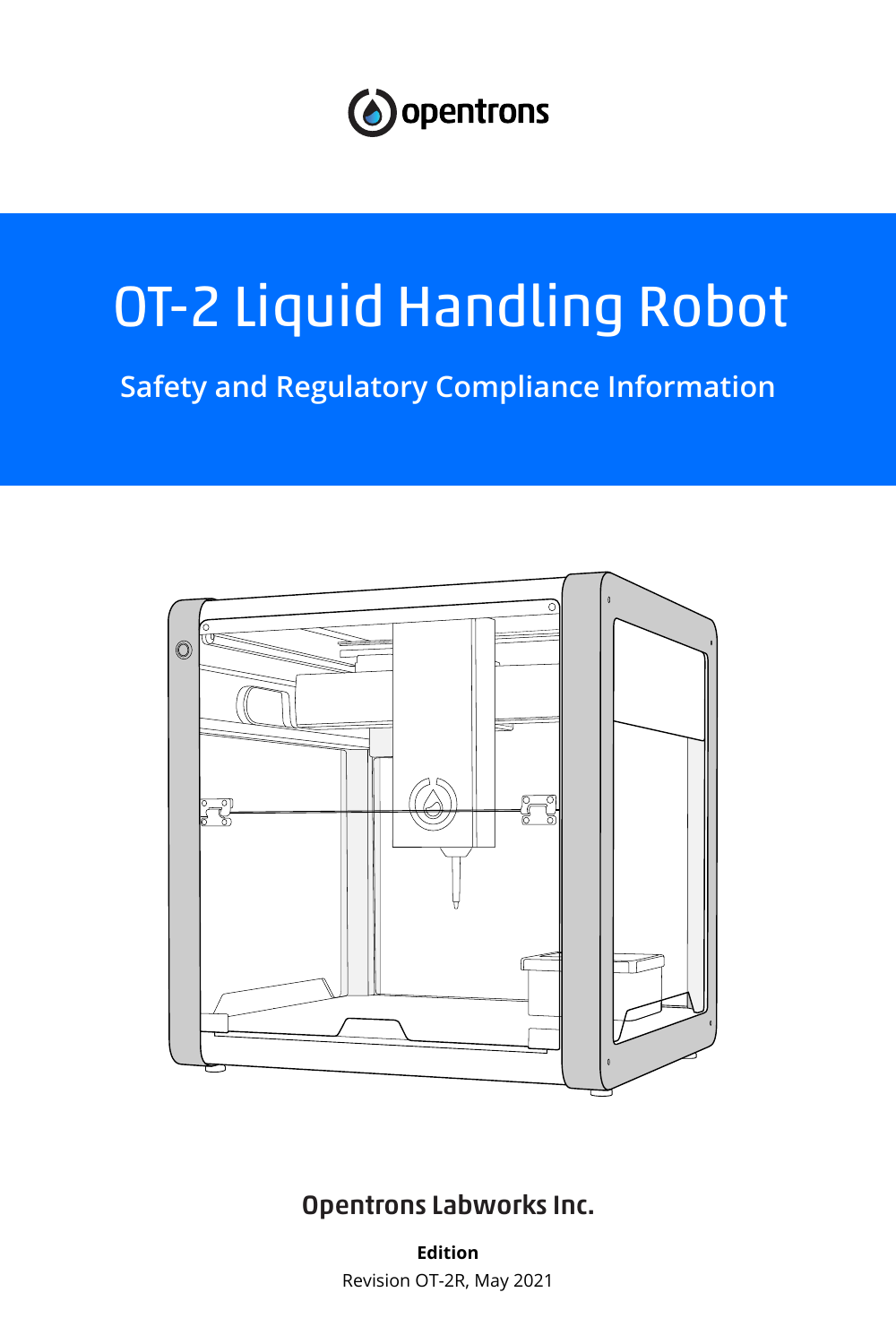# Please read this operating manual thoroughly before using the OT-2

*Failure to follow the following warnings, precautions, and instructions for proper operation will void the warranty of the product. It may also result in injury to the operator,and cause safety, reliability, and performance hazards within the OT-2 system. The company does not assume responsibility.* 

#### PRECAUTIONS:

- 1. This product must be powered by the power adapter that comes with the power supply or the power supply of the same specification. It is strictly forbidden to use the power supply with inconsistent specifications and models.
- 2. Without permission, the electronics shall not be changed or changed at will; if it is necessary to expand or change the function, please communicate with the company's professional and technical personnel.
- 3. When doing an experiment, all labware and hardware on the deck must be placed within the effective working range of the work surface.
- 4. After the program is set, do not place hands inside the OT-2 during the normal operation of the machine, so as to prevent the machine from injuring people or other objects from damaging the machine.
- 5. Do not spray liquid on the product or otherwise allow it to get wet.
- 6. When cleaning and maintaining the machine, be sure to turn off the machine and disconnect the power before proceeding.

### **Post sales service & contacting Opentrons**

If you have any questions about the use of the system, abnormal phenomena, special needs, please contact **[support@opentrons.com](mailto:support%40opentrons.com?subject=)**. Also visit **[www.opentrons.com](http://www.opentrons.com)**.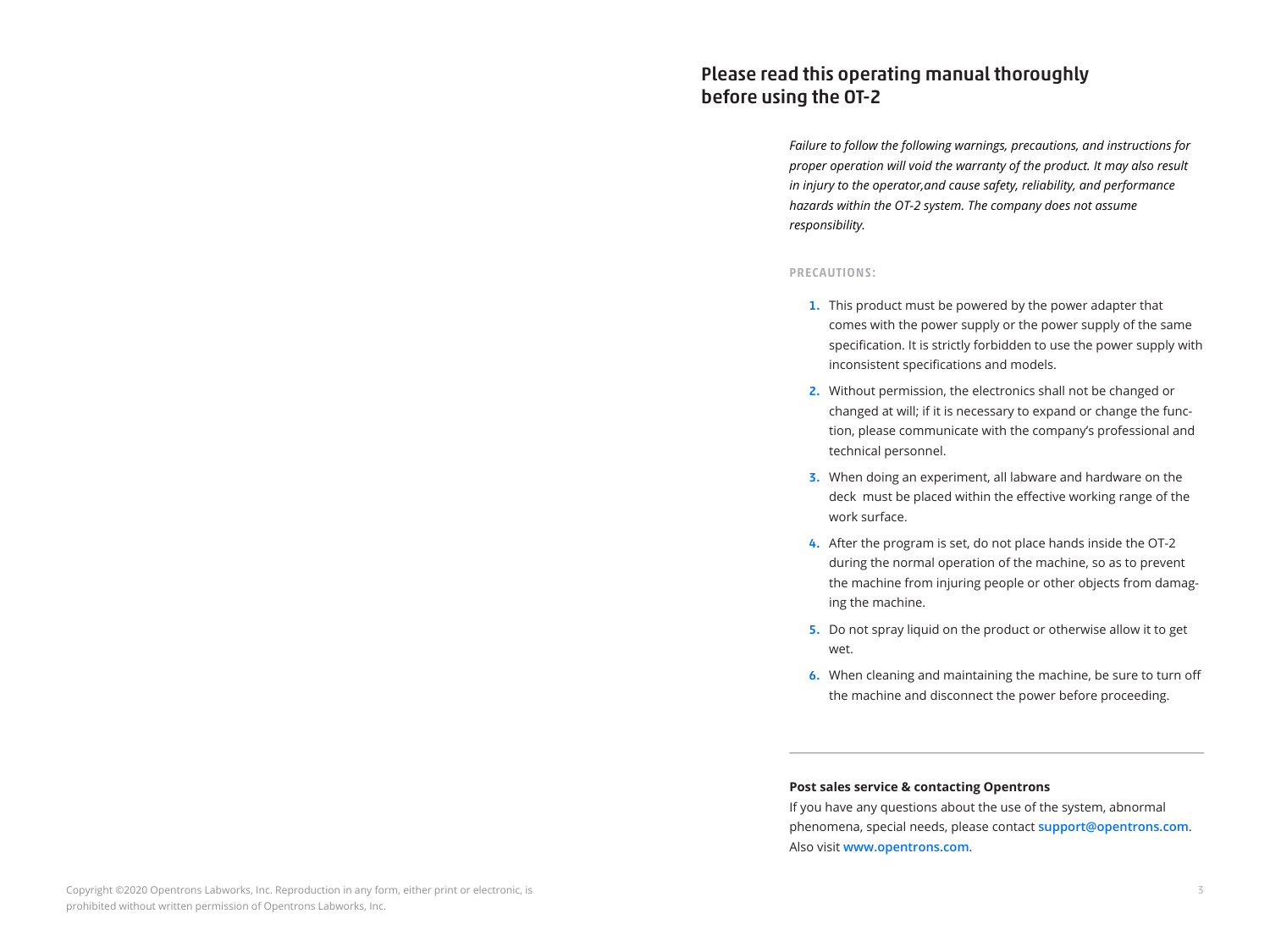# Equipment Ratings

#### INTENDED USE

The Opentrons OT-2 is an affordable, easy to use robotic liquid handler intended for use in a research lab. The OT-2 automates common wet lab protocols to relieve lab scientists of the need to perform tedious manual labor. This guide will help you learn how to get the best use of it, or visit **[www.opentrons.com](http://www.opentrons.com)** for more information.

#### SAFE USE SPECIFICATIONS

Please refer to these specifications and compliance guidelines to ensure safe usage of the OT-2 which include safe use specifications for all input and output connections for the product and its power supply, electrical input and PC connection, and the warning labels bearing this information on the module:

- Do **NOT** replace IEC cord unless at the direction of Opentrons customer support.
- AC IEC power connection to power supply with earth grounding. Make sure that outlet or circuit has earth/protective grounding.
- USB: User can connect Opentrons Modules to the USB port in the back of the machine
- Ethernet Network Connection. User connects to a computer over Ethernet
- Do not lift or move the OT-2 without the help of another person

### **Table 1. Technical Specifications**

| <b>SPECIFICATION</b> | <b>DETAIL</b>                                          |
|----------------------|--------------------------------------------------------|
| <b>Dimensions</b>    | 63cm x 57cm x 66cm / 25in x 22.5in x<br>26in (W, D, H) |
| Weight               | 42kg (93lbs)                                           |
| Ethernet Port        | $1 \times$ LAN RJ45                                    |

### **Table 1. Technical Specifications**

| <b>SPECIFICATION</b>      | <b>DETAIL</b>                                                                                                                                               |
|---------------------------|-------------------------------------------------------------------------------------------------------------------------------------------------------------|
| <b>USB Ports</b>          | 4 x USB 2.0                                                                                                                                                 |
| Connectivity              | WiFi 2.4 GHz IEEE 802.11b/g/n                                                                                                                               |
| Audio                     | Integrated Speaker                                                                                                                                          |
| Pipette<br>Configurations | Single and 8-channel pipetting. 2-pipette<br>mounts, for a configuration of 1 or 2<br>single or 8-channel pipettes. Pipettes are<br>easily interchangeable  |
| Deck                      | 11 deck slots enable countless<br>configurations. Deck slots are<br>compatible with standard SBS<br>dimensions. Deck also includes a<br>removable trash bin |
| Interface                 | Works with any computer using Win-<br>dows 10, macOS 10.10 or later, Ubuntu<br>12.04 or later                                                               |

### **Table 2. Input Ratings (DC)**

|  |  | a. Max Power (W) 220 Watts |  |  |  |
|--|--|----------------------------|--|--|--|
|--|--|----------------------------|--|--|--|

b. Max Power (VA) 36 VDC

c. Max Current 6.1A

#### STERILITY

Full polycarbonate enclosure designed to limit exposure. The OT-2 is not a sterile environment.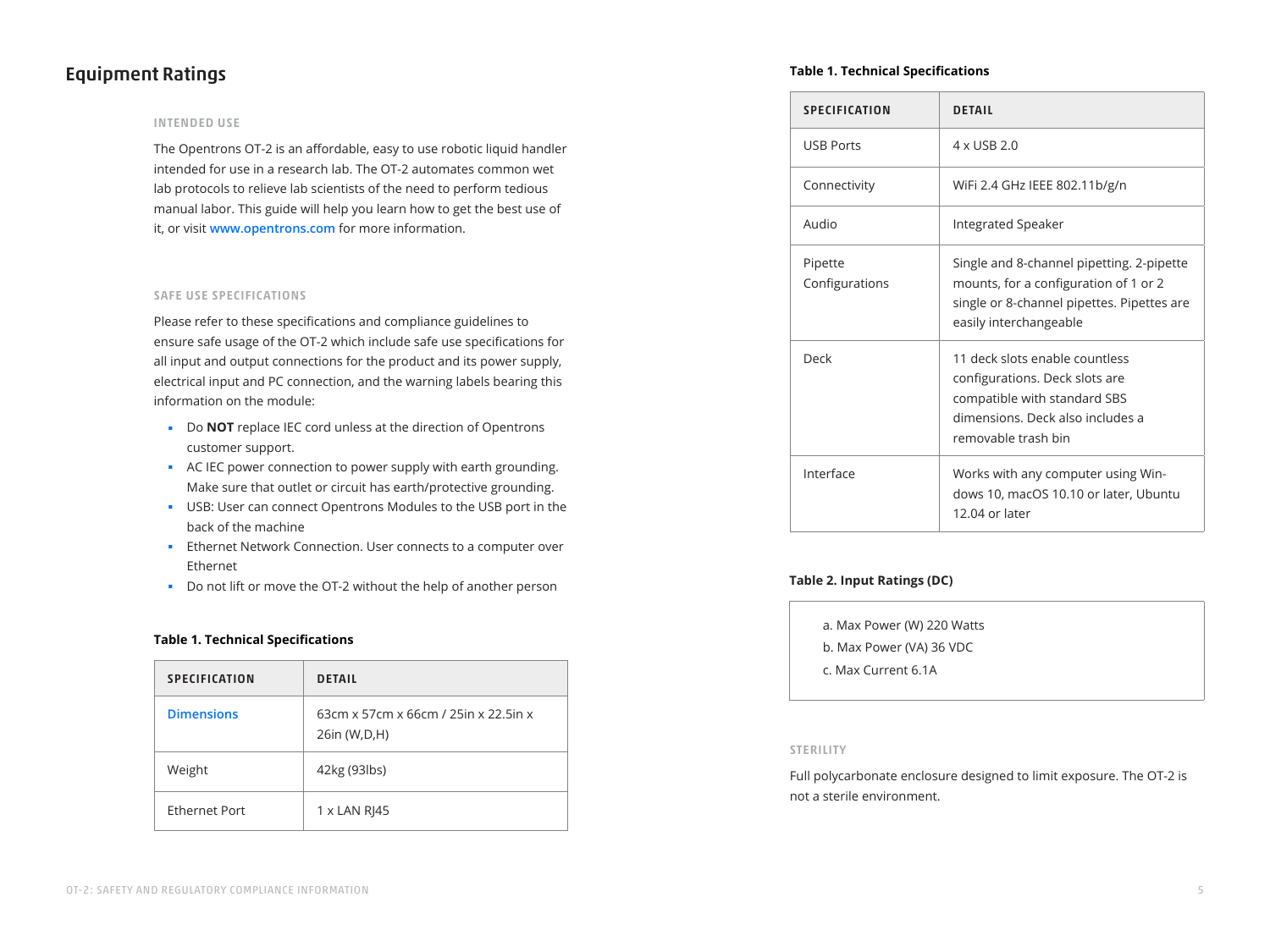# Safety and Regulatory Compliance

## SAFETY WARNING LABELS

Warning labels posted on the OT-2 and in this manual warn you about sources of potential injury or harm. A key for each safety warning label is referenced in the Table.

## **Table 3. Instrument Safety Warning Labels**

| ICON | MEANING                                                                                                                                                                                                                                                                                            |  |
|------|----------------------------------------------------------------------------------------------------------------------------------------------------------------------------------------------------------------------------------------------------------------------------------------------------|--|
|      | <b>CAUTION:</b> Risk of danger! This symbol<br>identifies instrument components that pose a<br>risk of personal injury or instrument damage<br>if improperly handled. Wherever this symbol<br>appears, please consult the manual for<br>further information on safe handling before<br>proceeding. |  |
|      | <b>CAUTION:</b> Risk of electrical shock! This symbol<br>identifies instrument components that pose a<br>risk of electrical shock if handled improperly.                                                                                                                                           |  |
|      | <b>CAUTION:</b> Hot surface! This symbol identifies<br>instrument components that pose a risk of<br>personal injury due to excessively high heat<br>temperature if handled improperly.                                                                                                             |  |
|      | <b>CAUTION:</b> Pinch Point! This symbol identifies<br>instrument components which can pose risk of<br>personal injury when moving.                                                                                                                                                                |  |

## **Table 4. Instrument Safety Warnings**

**Warning labels posted on the Opentrons OT-2 refer directly to the safe use of the instrument.**

| <b>ICON</b> | MEANING                                                                                                                                                                                                                                                       |
|-------------|---------------------------------------------------------------------------------------------------------------------------------------------------------------------------------------------------------------------------------------------------------------|
|             | Warning about risk of harm to body or<br>equipment.<br>Operating the OT-2 before reading this manual<br>poses a risk of personal injury or instrument<br>damage. Only qualified laboratory personnel<br>should operate this instrument.                       |
|             | Warning about risk of harm to body or<br>equipment from electrical shock.<br>Operating the OT-2 before reading this manual<br>poses a risk of personal injury or instrument<br>damage. Only qualified laboratory personnel<br>should operate this instrument. |
|             | <b>CAUTION:</b> Hot surface! When using any Open-<br>trons modules that can reach high tempera-<br>tures do not touch hot surfaces.                                                                                                                           |
|             | Warning about risk pinch.<br>Avoid reaching into the OT-2 enclosure while it<br>is running a protocol or there is a risk of pinch.                                                                                                                            |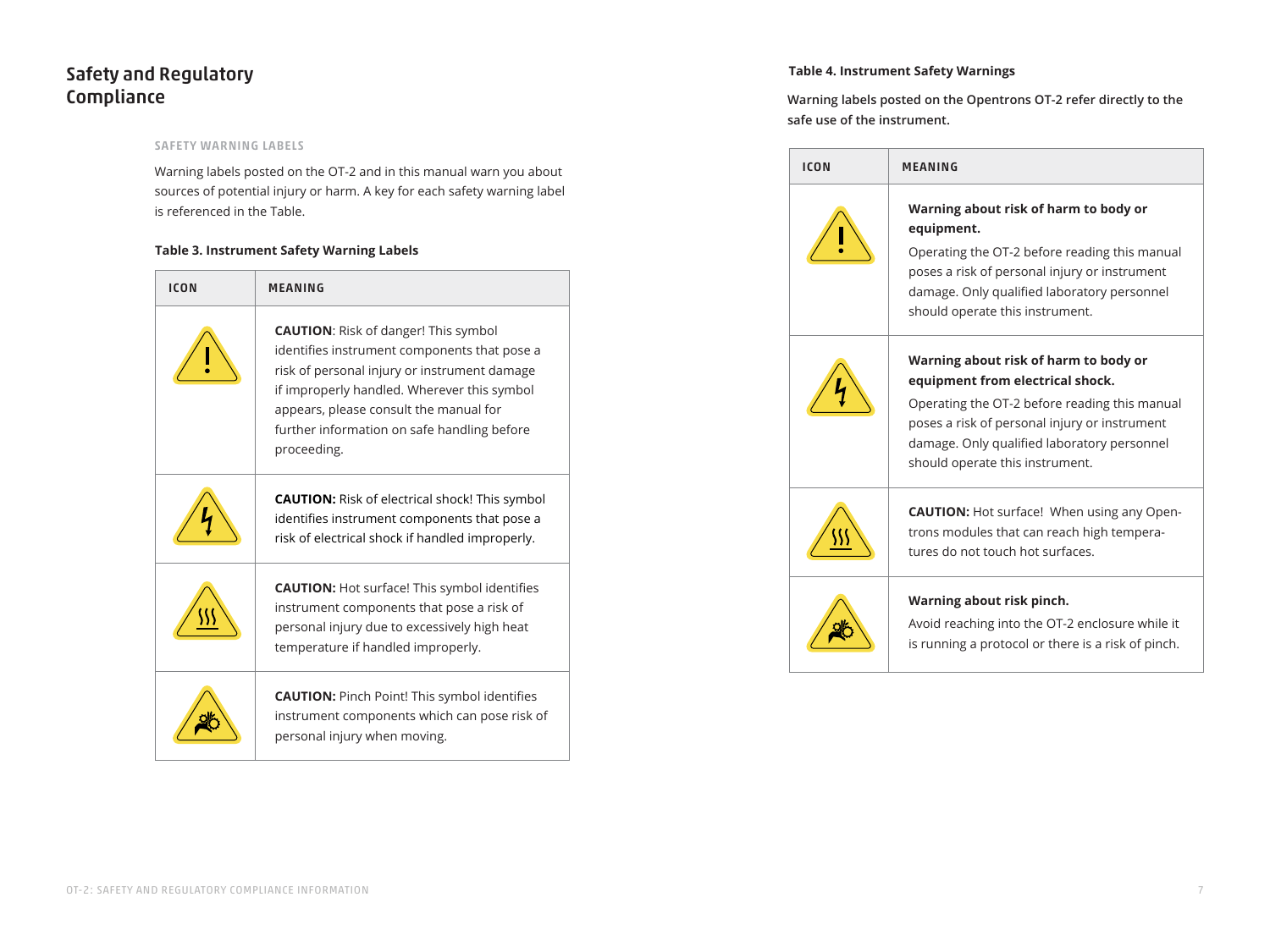#### **Table 5. Environmental Conditions**

| <b>SPECIFICATION</b>                | <b>DETAIL</b>                                                                                                                                                             |
|-------------------------------------|---------------------------------------------------------------------------------------------------------------------------------------------------------------------------|
| Environment                         | Indoor use only                                                                                                                                                           |
| Altitude                            | Up to 2,000 meters above sea level                                                                                                                                        |
| Temperature                         | $20-24$ °C                                                                                                                                                                |
| Relative Humidity                   | Recommended 40-60% RH. Up to 80%                                                                                                                                          |
| Mains Supply<br>Voltage Fluctuation | The power supply is rated from 85-264<br>VAC. DC Output 36V +/- 2%<br>EN61000-4-11:2004 >95% dip 0.5 peri-<br>ods 30% dip 25 periods >95% interrup-<br>tions 250 periods. |
| Overvoltage<br>Category             | Category II                                                                                                                                                               |
| Wet Location                        | OT-2 and its accessories are intended<br>to be used in a laboratory in non-wet<br>locations                                                                               |
| <b>Pollution Degree</b>             | Pollution degree 2. OT-2 and it's accesso-<br>ries are meant for use in laboratories                                                                                      |

#### COMPLIANCE STANDARDS

This OT-2 and it's accessories have been tested and found to be in compliance with all applicable requirements of the following safety and electromagnetic standards:

◾ IEC/UL/CSA/EN 61010-1 :2001 Safety requirements for electrical equipment for measurement, control, and laboratory use -Part 1: General requirements

- IEC/UL/CSA/EN 61010-2-010:2015 Ed.3 Safety Requirements For Electrical Equipment For Measurement, Control And Laboratory Use - Part 2-010: Particular Requirements For Laboratory Equipment For The Heating Of Materials
- ◾ IEC/UL/CSA/EN 61010-2-051:2015Ed.3 Safety Requirements For Electrical Equipment For Measurement, Control And Laboratory Use Part 2-051: Particular Requirements For Laboratory Equipment For Mixing And Stirring

## ELECTROMAGNETIC COMPATIBILITY (EMC)

- IEC61326-1 :2013 Electrical Equipment for measurement, control, and laboratory use -EMC Requirements, Class A
- EN 61000-3-2:2014 Electromagnetic compatibility (EMC) Part 3-2: Limits - Limits for harmonic current emissions
- **EN 61000-3-3:2013**
- ◾ KN 61000-6-3:2012
- **EN 61000-3-2:2014**
- IEC 61000-3-3:2013 Ed.3+A1
- ◾ IEC 61000-6-1\*AEI
- EN 61000-3-3:2008
- FCC Part 15, Subpart B, Sections 15.107 and 15.109 as a Class A digital device
- IC ICES-003:2016Ed.6 Information Technology Equipment (Including Digital Apparatus) –Limits and Methods of Measurement

#### FCC WARNINGS AND NOTES

**WARNING!: Changes or modifications to this unit not expressly approved by Opentrons Labworks Inc, could void the user's authority to operate the equipment.**

◾ **Note:** This equipment has been tested and found to comply with the limits for a Class A digital device, pursuant to part 15 of the FCC Rules. These limits are designed to provide reasonable protection against harmful interference when the equipment is operated in a commercial environment. This equipment generates, uses, and can radiate radio frequency energy and, if not installed and used in accordance with the instruction manual,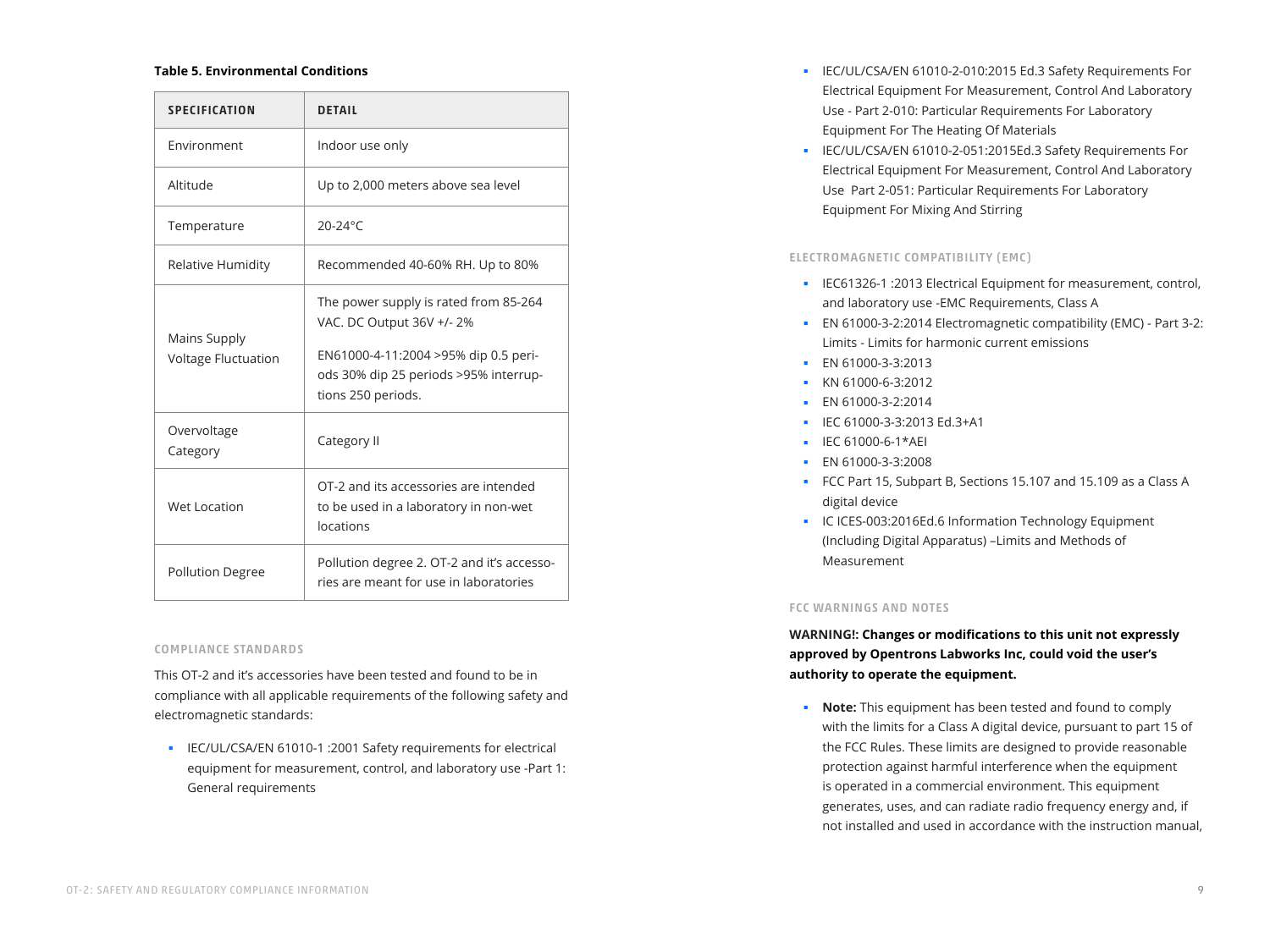may cause harmful interference to radio communications. Operation of this equipment in a residential area is likely to cause harmful interference in which case the user will be required to correct the interference at his own expense.

◾ **Note regarding FCC compliance:** Although this instrument has been tested and found to comply with Part 15, Subpart B of the FCC Rules for a Class A digital device, please note that this compliance is voluntary, for the instrument qualifies as an "exempted device" under 47 CFR 15.103(c), in regard to the cited FCC regulations in effect at the time of manufacture.

## CISPR 11 CLASS A

**WARNING:** Class A equipment is intended for use in an industrial environment. In the documentation for the user, a statement shall be included drawing to the fact that there may be potential difficulties in ensuring electromagnetic compatibility in other environments, due to conducted as well as radiated disturbances.

# Product and Manufacturer **Description**

#### PRODUCT DESCRIPTION

The OT-2 is a liquid handling lab robot. It is open-source, highly customizable, kit and reagent agnostic, and takes up half a lab bench. Its software, app, and hardware modules are built by scientists for scientists and don't require coding knowledge to use.

#### MANUFACTURER DESCRIPTION

**Opentrons Labworks Inc** 20 Jay Street, #528 Brooklyn, New York NY 11201